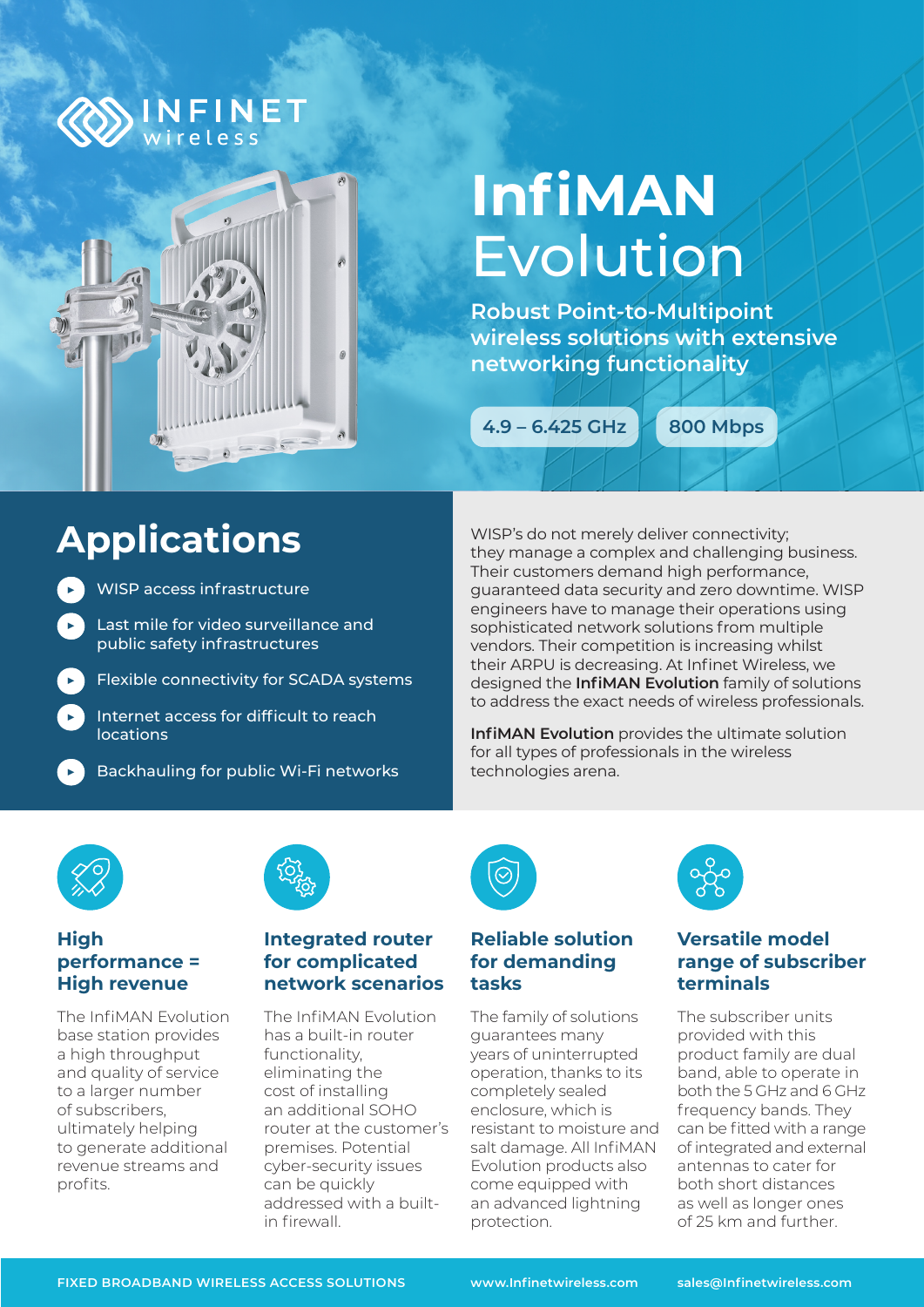## **Technical Specifications**

| System<br>component                            | <b>InfiMAN Evolution Base Stations</b>                                                                                                                                                                                   |                                                                                                                                                                                                                  |                                                                                                                                                                                                    |                                                                                                                                                                                                                          |                                                                                                            |  |  |
|------------------------------------------------|--------------------------------------------------------------------------------------------------------------------------------------------------------------------------------------------------------------------------|------------------------------------------------------------------------------------------------------------------------------------------------------------------------------------------------------------------|----------------------------------------------------------------------------------------------------------------------------------------------------------------------------------------------------|--------------------------------------------------------------------------------------------------------------------------------------------------------------------------------------------------------------------------|------------------------------------------------------------------------------------------------------------|--|--|
| Model                                          | E5-BSQ                                                                                                                                                                                                                   | E5-BSI<br>E6-BSI                                                                                                                                                                                                 | E5-BSE<br>E6-BSE                                                                                                                                                                                   | E5-BSI-L                                                                                                                                                                                                                 | E5-BSE-L                                                                                                   |  |  |
| <b>Device</b><br>description                   | High-capacity<br>base station sector<br>with an integrated<br>beamforming<br>antenna                                                                                                                                     | High-capacity<br>base station sector<br>with an integrated<br>antenna                                                                                                                                            | High-capacity base<br>station sector for an<br>external antenna                                                                                                                                    | Medium-capacity<br>base station sector<br>with an integrated<br>antenna and<br>10 simultaneous<br>subscribers                                                                                                            | Medium-capacity<br>base station<br>sector for an<br>external antenna<br>and 10 simultaneous<br>subscribers |  |  |
| Throughput                                     | Up to 800 Mbps sector net throughput                                                                                                                                                                                     |                                                                                                                                                                                                                  |                                                                                                                                                                                                    | Up to 360 Mbps sector net throughput                                                                                                                                                                                     |                                                                                                            |  |  |
| <b>Distance</b>                                | Middle-to-long<br>range (30 km)                                                                                                                                                                                          | Middle range<br>(20 km)                                                                                                                                                                                          | Long range<br>$(40+km)$                                                                                                                                                                            | Middle range<br>(20 km)                                                                                                                                                                                                  | Long range<br>$(40+km)$                                                                                    |  |  |
| Frequency<br>Bands/<br>Antenna                 | E5-BSQ:<br>$4.9 - 6.05$ GHz /<br>21 dBi dual-pol<br>integrated sector<br>beamforming<br>antenna 90°x8° (20°<br>Az-steerable beam)                                                                                        | $E5-BSI:$<br>$4.9 - 6.05$ GHz /<br>16 dBi dual-pol<br>integrated antenna<br>$90^{\circ}$ x $8^{\circ}$<br>E6-BSI:<br>$6.05 - 6.425$ GHz /<br>16 dBi dual-pol<br>integrated antenna<br>$90^{\circ}$ x $8^{\circ}$ | E5-BSE:<br>$4.9 - 6.05$ GHz /<br>connectorized<br>antenna (2 x N-type)<br>(Female) connectors)<br>E6-BSE:<br>$6.05 - 6.425$ GHz /<br>connectorized<br>antenna (2 x N-type)<br>(Female) connectors) | $E5-BSI-L$<br>$4.9 - 6.05$ GHz /<br>16 dBi dual-pol<br>integrated antenna<br>$90^\circ \times 8^\circ$                                                                                                                   | $E5-BSI-L:$<br>$4.9 - 6.05$ GHz /<br>16 dBi dual-pol<br>integrated antenna<br>$90^{\circ}$ x $8^{\circ}$   |  |  |
| Radio                                          | Radio technology: MIMO 2x2 with OFDM 64/128<br>Modulation types: BPSK 1/2 to QAM256 5/6<br>Duplex method: TDD<br>Transmit power: up to 27 dBm<br>Receiver sensitivity: -93 dBm<br>Channel bandwidth: 5*/10*/20/40/80 MHz |                                                                                                                                                                                                                  |                                                                                                                                                                                                    | Radio technology: MIMO 2x2 with OFDM<br>64/128<br>Modulation types: BPSK 1/2 to QAM256 5/6<br>Duplex method: TDD<br>Transmit power: up to 27 dBm<br>Receiver sensitivity: -93 dBm<br>Channel bandwidth: 5*/10*/20/40 MHz |                                                                                                            |  |  |
| Antenna                                        | 21 dBi dual-pol<br>integrated sector<br>beamforming<br>antenna 90°x8° (20°<br>Az-steerable beam)°                                                                                                                        | 16 dBi dual-pol<br>integrated sector<br>antenna 90°x8°                                                                                                                                                           | 2 x N-type (Female)<br>connectors                                                                                                                                                                  | 16 dBi dual-pol<br>integrated sector<br>antenna 90°x8°                                                                                                                                                                   | 2 x N-type (Female)<br>connectors                                                                          |  |  |
| Wired<br>interfaces                            | 1x Gigabit Ethernet port (10/100/1000 Base-T), RJ-45 connector<br>1x SFP port<br>1x SYNC port                                                                                                                            |                                                                                                                                                                                                                  |                                                                                                                                                                                                    |                                                                                                                                                                                                                          |                                                                                                            |  |  |
| Power<br>consumption                           | Consumption: Up to 30 W<br>Power options:<br>90-240 VAC @ 50/60 Hz<br>±4356 VDC<br>802.3at or Proprietary PoE                                                                                                            |                                                                                                                                                                                                                  |                                                                                                                                                                                                    |                                                                                                                                                                                                                          |                                                                                                            |  |  |
|                                                | Outdoor Unit (ODU)<br>E5-BSQ<br>21 dBi antenna                                                                                                                                                                           | Outdoor Unit (ODU)<br>E5-BSI or E6-BSI<br>16 dBi antenna                                                                                                                                                         | Outdoor Unit (ODU)<br>E5-BSE or E6-BSE<br>External antenna                                                                                                                                         | Outdoor Unit (ODU)<br>$F5-BSI-I$<br>16 dBi antenna                                                                                                                                                                       | Outdoor Unit (ODU)<br>E5-BSE-L<br>External antenna                                                         |  |  |
| Form<br><b>Factor and</b><br><b>Dimensions</b> | 0.00<br>371 x 371 x 90 mm,                                                                                                                                                                                               | 0.00<br>371 x 371 x 90 mm.                                                                                                                                                                                       | $\odot$ . $\odot$<br>240 x 248 x 87 mm,                                                                                                                                                            | 0.00<br>371 x 371 x 90 mm,                                                                                                                                                                                               | 240 x 248 x 87 mm,                                                                                         |  |  |
|                                                | 4.4 kg<br>4.4 kg<br>2.2 kg<br>4.4 kg<br>2.2 kg<br><b>Indoor Unit</b><br>IDU-BS-G (60W)<br>151 x 62 x 38 mm, 0.32 kg                                                                                                      |                                                                                                                                                                                                                  |                                                                                                                                                                                                    |                                                                                                                                                                                                                          |                                                                                                            |  |  |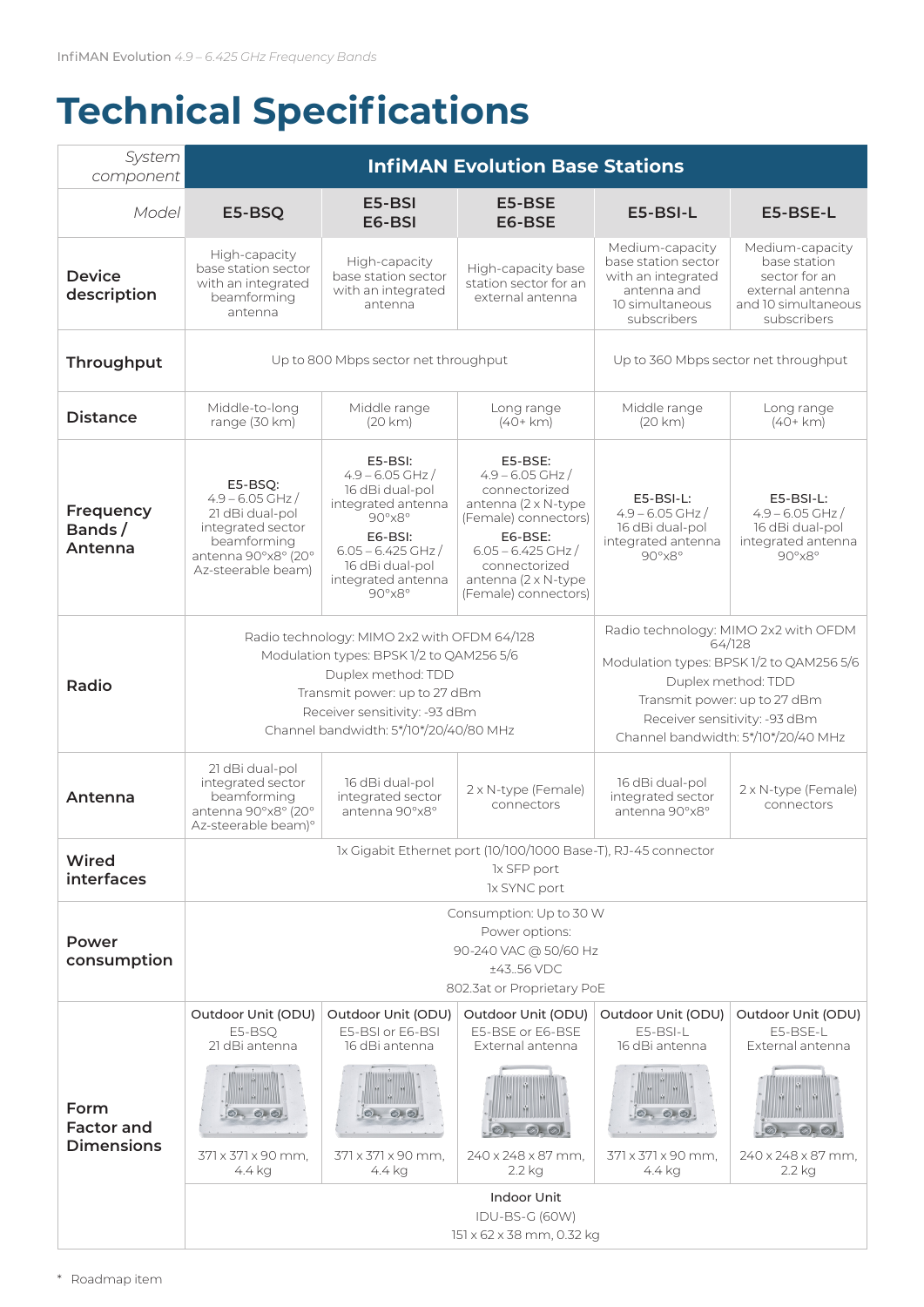| System<br>component                            | <b>InfiMAN Evolution Subscriber Terminals</b>                                                                                                                                                                            |                                                                         |                                                                                                                                                     |                                                                                                                                                     |                                                                                                                                                                               |  |  |
|------------------------------------------------|--------------------------------------------------------------------------------------------------------------------------------------------------------------------------------------------------------------------------|-------------------------------------------------------------------------|-----------------------------------------------------------------------------------------------------------------------------------------------------|-----------------------------------------------------------------------------------------------------------------------------------------------------|-------------------------------------------------------------------------------------------------------------------------------------------------------------------------------|--|--|
| Model                                          | <b>E5-ST18</b><br><b>E6-ST18</b>                                                                                                                                                                                         | <b>E5-ST23</b>                                                          | <b>E5-ST25</b><br><b>E6-ST25</b>                                                                                                                    | <b>E5-ST28</b><br><b>E6-ST28</b>                                                                                                                    | E5-STE<br>E6-STE                                                                                                                                                              |  |  |
| <b>Device</b><br>description                   | Integrated antenna<br>subscriber terminal<br>unit                                                                                                                                                                        | Integrated antenna<br>subscriber terminal<br>unit                       | Integrated antenna<br>subscriber terminal<br>unit                                                                                                   | Integrated antenna<br>subscriber terminal<br>unit                                                                                                   | External antenna<br>subscriber terminal<br>unit                                                                                                                               |  |  |
| Throughput                                     | Up to 670 Mbps                                                                                                                                                                                                           |                                                                         |                                                                                                                                                     |                                                                                                                                                     |                                                                                                                                                                               |  |  |
| <b>Distance</b>                                | Short range<br>$(5-10 km)$                                                                                                                                                                                               | Middle range<br>$(12-15 km)$                                            | Middle-to-long<br>range (15-20 km)                                                                                                                  | Long range<br>$(25+ km)$                                                                                                                            | Long range<br>$(30 + km)$                                                                                                                                                     |  |  |
| Frequency<br>Bands/<br>Antenna                 | E5-ST18:<br>$4.9 - 6.05$ GHz / 18 dBi<br>dual-pol integrated<br>antenna<br>E6-ST18:<br>$4.9 - 6.425$ GHz<br>/18 dBi dual-pol<br>integrated antenna                                                                       | E5-ST23:<br>$4.9 - 6.05$ GHz /<br>23 dBi dual-pol<br>integrated antenna | E5-ST25:<br>$4.9 - 6.05$ GHz /<br>25 dBi dual-pol<br>integrated antenna<br>E6-ST25:<br>$4.9 - 6.425$ GHz /<br>25 dBi dual-pol<br>integrated antenna | E5-ST28:<br>$4.9 - 6.05$ GHz /<br>28 dBi dual-pol<br>integrated antenna<br>E6-ST28:<br>$4.9 - 6.425$ GHz /<br>28 dBi dual-pol<br>integrated antenna | E5-STE:<br>$4.9 - 6.05$ GHz /<br>connectorized<br>antenna (2 x N-type<br>connectors)<br>E6-STE:<br>$4.9 - 6.425$ GHz /<br>connectorized<br>antenna (2 x N-type<br>connectors) |  |  |
| Radio                                          | Radio technology: MIMO 2x2 with OFDM 64/128<br>Modulation types: BPSK 1/2 to QAM256 5/6<br>Duplex method: TDD<br>Transmit power: Up to 25 dBm<br>Receiver sensitivity: -91 dBm<br>Channel bandwidth: 5*/10*/20/40/80 MHz |                                                                         |                                                                                                                                                     |                                                                                                                                                     |                                                                                                                                                                               |  |  |
| Wired<br>interfaces                            | 1 x Gigabit Ethernet (10/100/1000 Base-T)<br>RJ-45 connector                                                                                                                                                             |                                                                         |                                                                                                                                                     |                                                                                                                                                     |                                                                                                                                                                               |  |  |
| Power<br>consumption                           | Consumption: Up to 15 W<br>Power options:<br>110-240 VAC @ 50/60 Hz<br>±4356 VDC,<br>802.3at or Proprietary PoE                                                                                                          |                                                                         |                                                                                                                                                     |                                                                                                                                                     |                                                                                                                                                                               |  |  |
|                                                | Outdoor Unit (ODU)<br>E5-ST18 or E6-ST18                                                                                                                                                                                 | Outdoor Unit (ODU)<br>E5-ST23                                           | Outdoor Unit (ODU)<br>E5-ST25 or E6-ST25                                                                                                            | Outdoor Unit (ODU)<br>E5-ST28 or E6-ST28                                                                                                            | Outdoor Unit (ODU)<br>E5-STE or E6-STE                                                                                                                                        |  |  |
| Form<br><b>Factor and</b><br><b>Dimensions</b> | 18 dBi antenna<br>188 x 188 x 45 mm,<br>1.3 kg                                                                                                                                                                           | 23 dBi antenna<br>305 x 305 x 66 mm.<br>1.75 kg                         | 25 dBi antenna<br>350 x 350 x 71.5 mm.<br>2.3 kg<br>Indoor Unit IDU-CPE-G(24W)                                                                      | 28 dBi antenna<br>600 x 600 x 68 mm.<br>5.8 kg                                                                                                      | External antenna<br>188 x 190 x 86 mm,<br>1.2 kg                                                                                                                              |  |  |
|                                                | 97x53.5x33.5 mm, 0.133 kg                                                                                                                                                                                                |                                                                         |                                                                                                                                                     |                                                                                                                                                     |                                                                                                                                                                               |  |  |